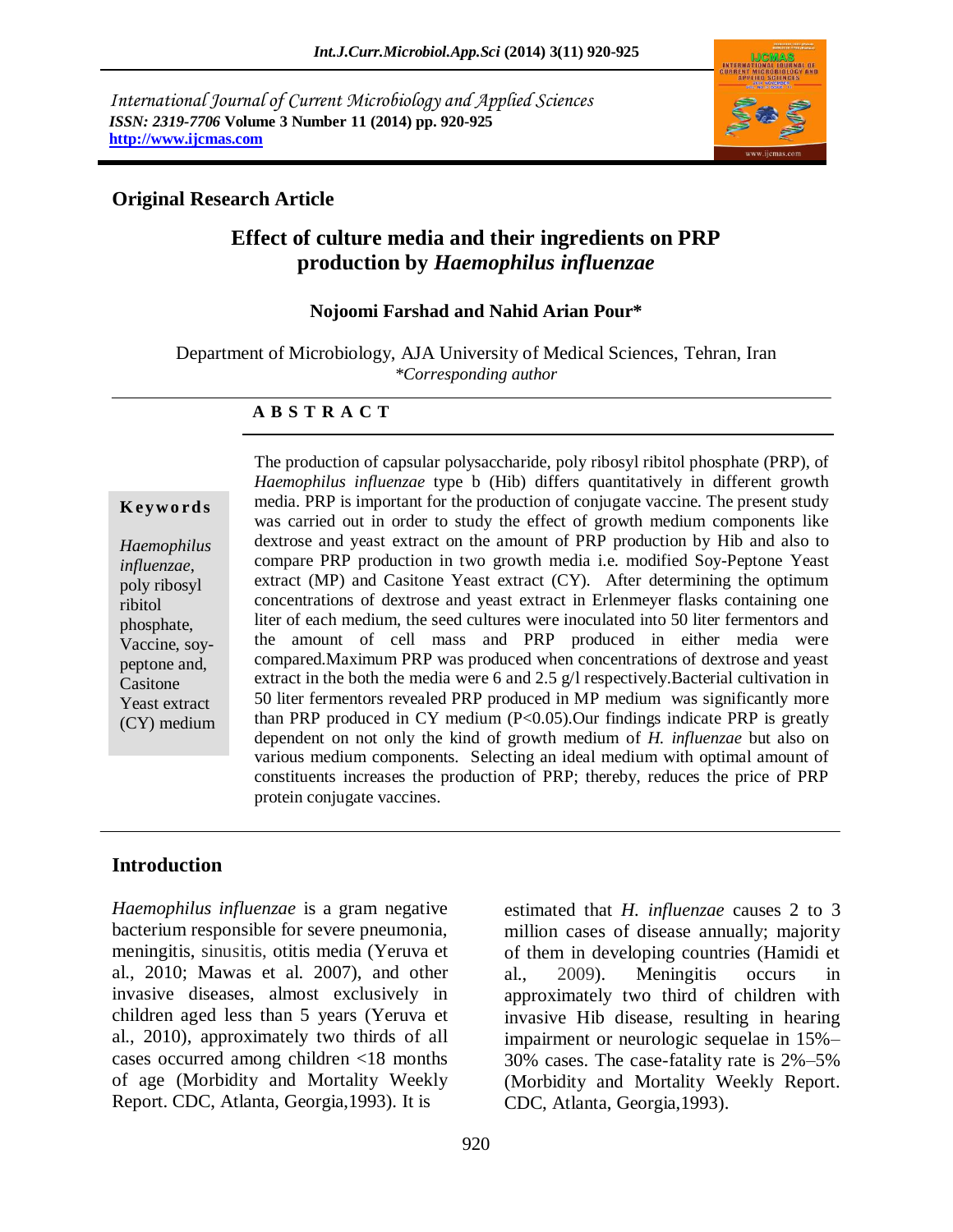*H. influenzae* isolates are usually classified according to their polysaccharide capsule into six capsular types, a to f. *H. influenzae*  type b populations are often heterogeneous; capsulated bacteria coexist with noncapsulated bacteria. The capsule is the major factor of virulence of Hib strain. The polysaccharide consists of a succession of repeating units of ribosyl ribitol phosphat[e](http://www.google.com/search?tbo=p&tbm=pts&hl=en&q=ininventor:%22Ghislaine+Maitre-Wilmotte%22) [\(Maitre-Wilmotte](http://www.google.com/search?tbo=p&tbm=pts&hl=en&q=ininventor:%22Ghislaine+Maitre-Wilmotte%22) G. et al., 2008). Like other polysaccharides, the PRP of the Hib capsule is a T-independent antigen and not immunogenic when administered as a vaccine in infancy.

The efficacious Hib vaccines have been designed by covalently linking the PRP to a carrier protein that recruits T-cell help for the polysaccharide immune response and induces anti-PRP antibody production even in the first 6 months of life. Introduction of Hib protein-polysaccharide conjugate vaccines into many industrialized countries has resulted in the virtual elimination of invasive Hib disease (Dominic, 2004).

Studies have confirmed the effectiveness of these vaccines in low-income countries. Hib vaccine is one of the most under-utilized vaccines because of its relatively high cost. In order to contribute to the goal of the World Health Organization (WHO) to make Hib conjugate vaccine available for all children in the world and in order to give people in developing countries a chance to get access to Hib technology, a relatively simple and easily up-scalable production process has to be developed. An optimized cultivation conditions that could lead to an increase in PRP production would be of great interest for mass vaccination programs (Hamidi et al., 2009).

To manufacture these vaccines, it is necessary to produce large quantities of bacteria in large volumes of culture medium from which PRP is extracted and purified

[\(Maitre-Wilmotte](http://www.google.com/search?tbo=p&tbm=pts&hl=en&q=ininventor:%22Ghislaine+Maitre-Wilmotte%22) G., 2008). Since PRP is a growth related product, low culture density limited the PRP concentration (Hamidi et al., 2009).

The present study was carried out in order to study the effect of growth medium components like dextrose and yeast extract on PRP production by *H. influenzae* type b and also to compare PRP production in two growth media i.e. modified Soy-Peptone Yeast extract (MP) and Casitone Yeast extract (CY).

In this research, modifications to culture medium components were made in 1 liter flasks and the mass cultivations were carried out in 50 liter fermentors.

# **Materials and Methods**

**Bacterial strain -** The bacterium used in this study was *Haemophilus influenzae* type b ATCC No. 10211.

**Growth Media** –Two growth media i.e. Casitone Yeast extract (CY) and modified Soy-Peptone and Yeast-extract (MP) were used for cultivation of *H. influenzae* type b. Both MP and CY media contain yeast extract, Na<sub>2</sub>HPO4, NaH<sub>2</sub>PO4, K<sub>2</sub>HPO4,<br>dextrose Nicotinamide Adenine dextrose. Nicotinamide dinucleotide (NAD) and hemin. In addition to the common ingredients, MP medium contains Soy Peptone while CY medium contains casamino acid (Atlas, 2004).

**Ingredients assay**- In order to study the effect of growth medium components like yeast extract and dextrose on PRP production, and to identify the optimum concentrations of these constituents, 10mL of *H. influenzae* suspension was cultivated in Erlenmeyer flasks containing one liter of each medium and incubated in a shaker at 200 rpm at 37 ◦c for 15h.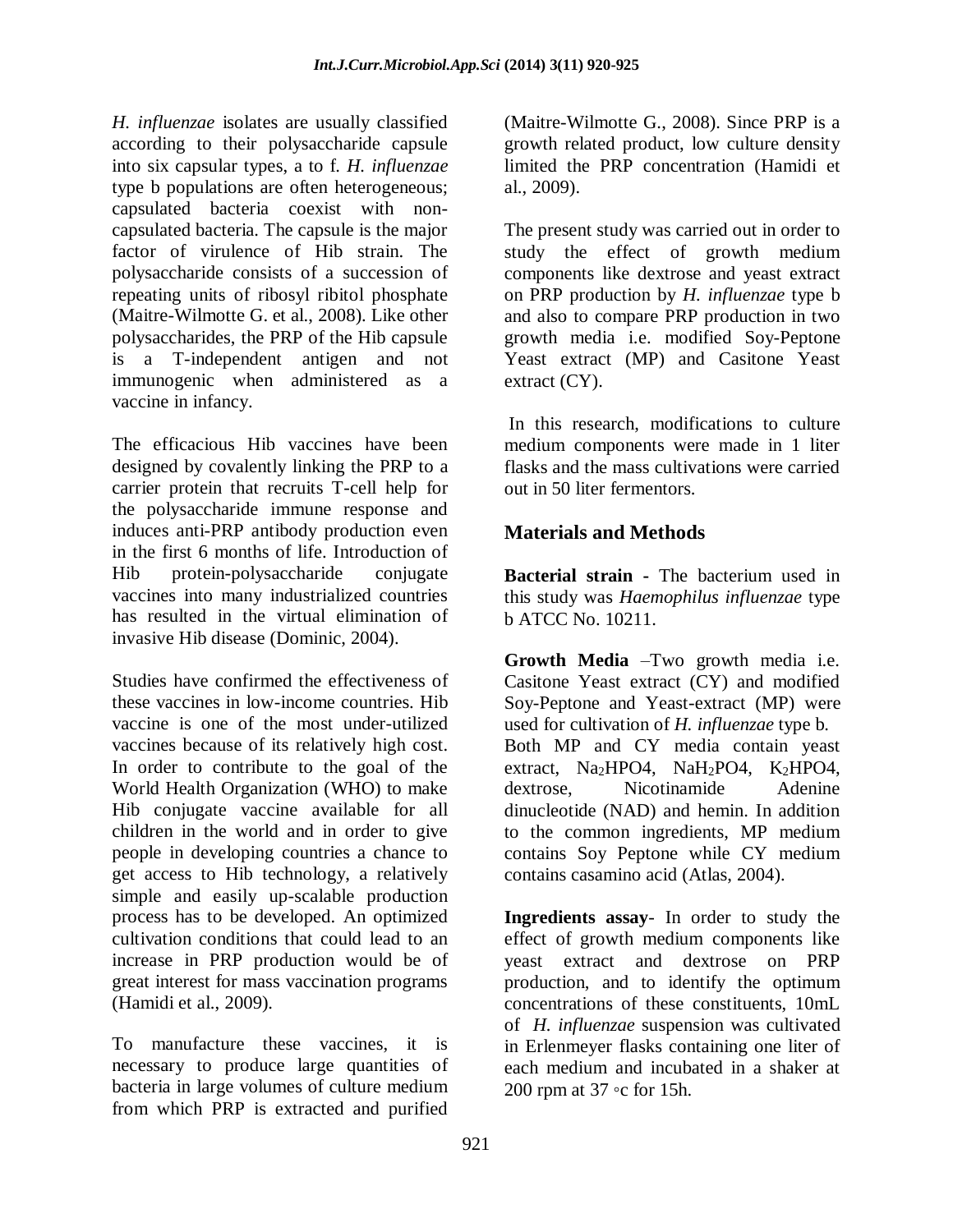Shake flask experiments were carried out using increased initial concentrations of yeast extract and dextrose in each medium. Since the inoculation of the seed cultures into each medium, time was measured to determine the cell density and PRP produced, on the basis of bacterial growth phase as discussed by Takagi et al (Takagi et al., 2006).

Different concentrations of yeast extract and dextrose and their outcome on PRP production are presented in Tables 1 & 2. The seed cultures were also inoculated into fermentors**.** The experiments were conducted in a contact flow Bilthoven unit fermentor (Roestvrijstaal Bilthoven unit-Netherlands) containing 50 liters of either media for mass cultivation. Optical density (O.D) of each medium was measured at 550 nm using a Beckman spectrophotometer (Beckman co.) and the cell density and PRP produced in either media were measured and compared.

Dry cell weight (DCW) was determined by centrifuging 10ml of broth in pre-weighed tubes collected at time intervals. After washing the pellets with 10 ml saline, the cell pellets were vacuum dried at 80°c for 16 h and the mass of the cell pellets were determined.

**PRP production**- To determine PRP concentration, 1.5 ml of each cultivation media collected at different time intervals was centrifuged at 6000×g at 10˚c for 10 min to remove the cells (the exponential growth phase was considered at the first 10 h of cultivation while stationary growth phase reached after 15 h of cultivation), 50 µl of 100 g/l of hexadecyl tri methyl ammonium bromide solution were added to 1ml of the supernatant. After 5 min. centrifugation at 8000×g, the pellets were washed with distilled water. Following the

next centrifugation, the pellets were solubilized in 1ml of 0.25M NaCl; 200 µl of which was diluted by adding 1 ml water. 100 µl of Orcinol (100 g/l) solution and 1 ml of FeCl<sub>3</sub> (5 g/l) in 12N HCl were added and the mixture was incubated at 100˚c for 40 minutes in sealed tubes (Merrit et al., 2000).

# **Results and Discussion**

The effect of different concentrations of yeast extract and dextrose in each medium on PRP production are presented in Tables 1 & 2. Optical density of both media showed a linear relationship with concentrations of yeast extract. Increasing concentrations of yeast extract, more than 2.5 g/l, led to decrease in total PRP production in both the media. Increase in dextrose concentrations, more than 6 g/l, increased the cell mass but decreased the PRP production.

At yeast extract concentration of 7.5 g/l and also 10g/l of dextrose, a significant decrease in total PRP was observed compared to yeast extract concentration of 2.5 g/l and 6  $g/l$  of dextrose in both the media (P<0.005). 20 h after cultivation of the bacteria in CY and MP media release of PRP in supernatant occurred in both logarithmic and mid stationary phases of the bacterial growth. Following cultivation of bacteria in one liter flasks containing either media, maximum PRP was produced when dextrose and yeast extract concentrations were 6 and 2.5 g/l respectively.

Furthermore, we studied the effect of various concentrations of dextrose and yeast extract on PRP production and DCW in 50L fermentors. The results obtained are summarized in Table 3. As is clear from Table 3, PRP production in MP medium was more than the amount of PRP produced in CY medium.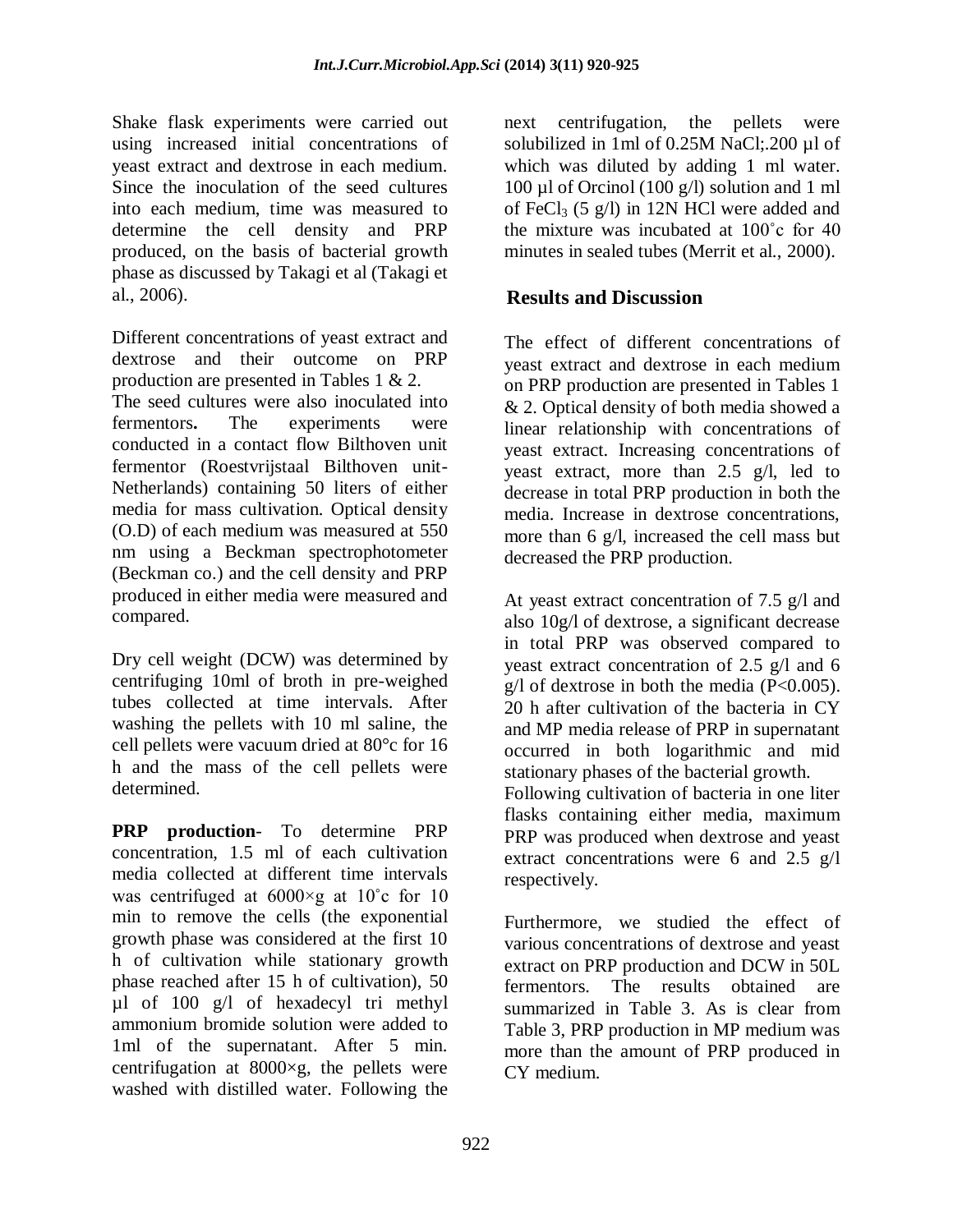An optimally balanced culture medium is mandatory for maximum production of the secondary metabolites (Yeruva et al., 2010). Methods for cultivation of *H. influenzae* type b are well-known (Hamidi et al., 2009). For highest PRP yield, many factors are to be considered during cultivation of *H. influenzae*. The need therefore exists to improve the methods for PRP production, particularly when the culture volume is large [\(Maitre-Wilmotte,](http://www.google.com/search?tbo=p&tbm=pts&hl=en&q=ininventor:%22Ghislaine+Maitre-Wilmotte%22)G., 2008). Designing a fermentation medium is also a critical and important process as the medium composition can significantly affect the product yield (Yeruva et al., 2010).

MP medium containing soy peptone and yeast extract described by Carty and collaborators is used for the production of *H. influenzae* polysaccharide (Marburg et al., 1989). The major ingredients of both CY and MP media are yeast extract, dextrose, hemin chloride and Nicotinamide Adenine Dinucleotide (Atlas, 2004).

Takagi *et al*.(2007) used MP medium for batch cultures as proposed by Carty *et al*. They improved the *H. influenzae* culture medium by studying the effect of hemin (X factor) and Isovitale X supplement containing V factor, on PRP production (Takagi et al., 2007). In the present study like Esmailey et al. (2011), we also used MP medium, in addition to CY medium, for bacterial growth and we compared PRP production in these media.

Several groups have attempted to increase PRP production by varying growth media and increasing key medium components (Hamidi et al., 2009; Esmaily et al., 2011). PRP is a growth related and medium dependent product; different growth media and also various medium components may affect its production. PRP production is not simply a function of medium cell density,

but a sufficient supply of nutrients, especially dextrose and yeast extract are critical to PRP biosynthesis (Marburg et al., 1989). Some cultivation conditions could affect regulation or expression of genes involved in biosynthesis of PRP (Zhongwu et al., 2009). Yeruva et al. (2010) studied on 11 medium components and concluded that yeast extract, dextrose, Nicotin amide adenine dinucleotide (NAD) and Na**2**HPO4 contribute to a large extent for PRP production .

Our findings are in accordance with Maitre-Wilmotte et al (2008) who stated that yeast extract concentration in the culture medium is to be between 0.2 to 5 g/l of medium for efficient RPR production by bacteria. The results of present work indicate that PRP production is maximum at yeast extract concentration of 2.5  $g/l$  in both CY ) and MP  $(453\pm 5 \text{ g/l PRP})$  media.

Dextrose is an important source of energy and carbon for *H. influenzae* metabolism and its concentration in the *H. influenzae* culture media is generally between 2 to 20 g/l. But recently it has been reported that the PRP production in the range of 0.2 to 5g/l of yeast extract is stimulated (Merritt et al., 2000).

According to our findings 6 g/l dextrose yielded the highest amount of PRP in either media. In the present study we obtained highest amount of PRP when the dextrose concentration was 6 g/l in either media. Like Takagi et al. (2006) we also obtained the best production of capsular polysaccharide in the modified MP medium.

Authors of the present study noticed that at higher concentration of dextrose and yeast extract, higher than  $6 \text{ g/l}$  and  $2.5 \text{ g/l}$ respectively, of both media the cell mass was increased but the PRP production was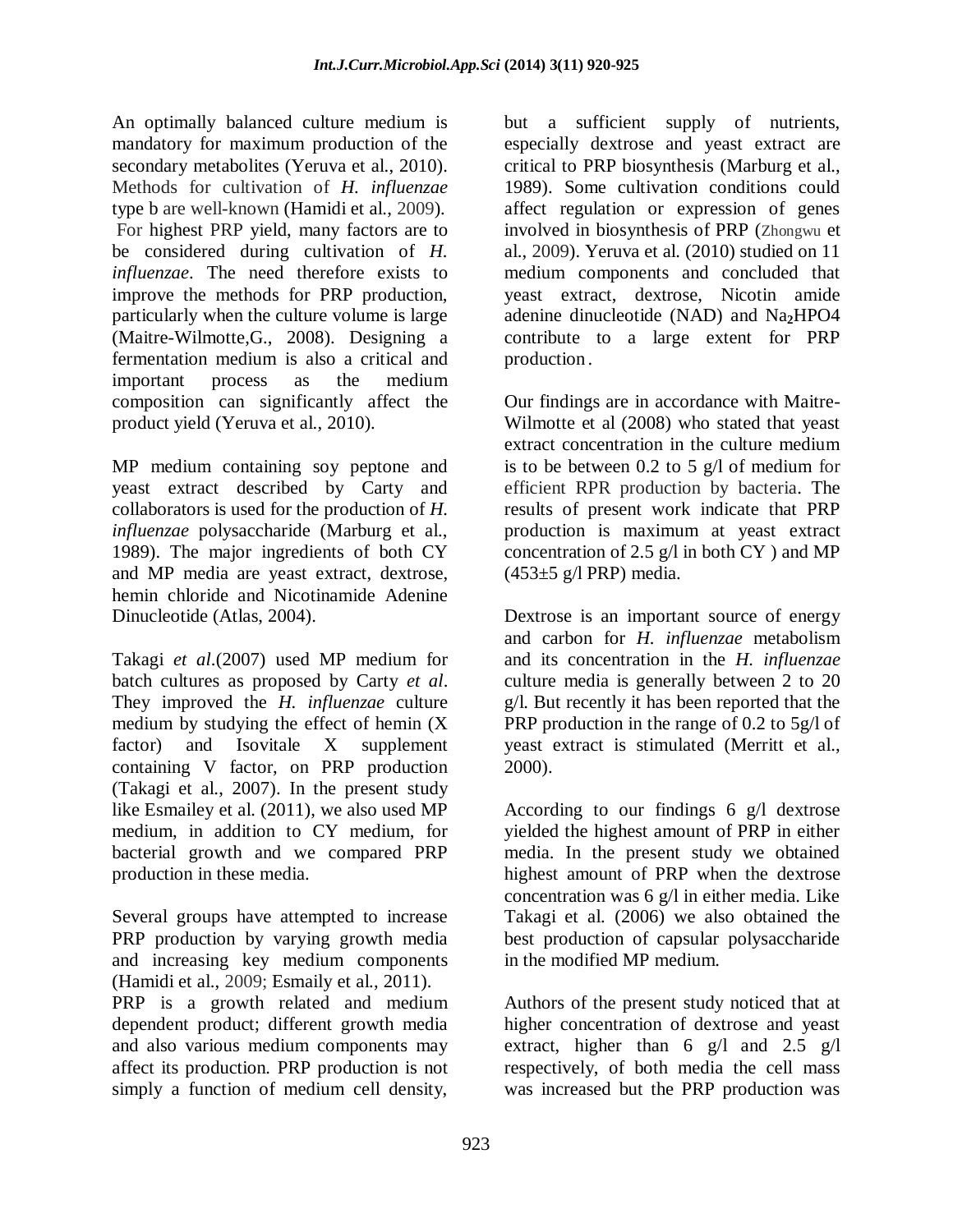decreased. The biomass production was adjusted on the basis of time required for growth phases as is given by Takagi et al. (2006).

Following the modifications applied in the present work, we obtained slightly higher DCW in MP medium at an industrial scale production. In spite of slightly higher DCW, we obtained PRP higher than the amount of

PRP obtained by others (Takagi et al., 2006; [Maitre-Wilmotte](http://www.google.com/search?tbo=p&tbm=pts&hl=en&q=ininventor:%22Ghislaine+Maitre-Wilmotte%22) G. et al., 2008). Takagi et al. (2006) by improving the cultivation conditions of the modified MP medium could attain the overall PRP production as 529–574mg/ l at an industrial scale production of PRP while in the present study we obtained 524 mg/l PRP which is close to Takagi et al 's findings.

|  | Table.1 Effect of different concentrations of yeast extract on PRP production by H. influenza |  |  |  |
|--|-----------------------------------------------------------------------------------------------|--|--|--|
|  |                                                                                               |  |  |  |

| Yeast extract $(g/l)$ |           | $PRP$ (mg/l) |             | OD(550 nm)    |               |  |
|-----------------------|-----------|--------------|-------------|---------------|---------------|--|
| CY medium             | MP medium | CY medium    | MP medium   | CY medium     | MP medium     |  |
|                       |           | $151 \pm 2$  | $155 \pm 2$ | $1.1 \pm 0.1$ | $1.2 \pm 0.1$ |  |
| 2.5                   | 2.5       | $398 + 3$    | $453+5$     | $3.5 \pm 0.2$ | $4.1 \pm 0.2$ |  |
|                       |           | $387 + 3$    | $420 + 4$   | $5.2 \pm 0.3$ | $5.0 \pm 0.4$ |  |
| 7.5                   | 7.5       | $321 \pm 5$  | $368 + 5$   | $6.0 \pm 0.1$ | $6.3 \pm 0.2$ |  |

**Table.2** Effect of different concentrations of dextrose on PRP production by *H. influenza*

| Yeast extract (g/l)    |  | $PRP$ (mg/l)       |             | OD(550 nm)    |               |  |
|------------------------|--|--------------------|-------------|---------------|---------------|--|
| CY medium<br>MP medium |  | CY medium          | MP medium   | CY medium     | MP medium     |  |
|                        |  | $110+2$<br>$113+2$ |             | $2.4 \pm 0.2$ | $2.4 \pm 0.1$ |  |
|                        |  | $280+5$            | $296 + 4$   | $3.6 \pm 0.3$ | $3.8 \pm 0.2$ |  |
|                        |  | $378 + 2$          | $421 \pm 3$ | $4.4 \pm 0.2$ | $4.7 \pm 0.1$ |  |
| 6                      |  | $439 + 2$          | $511 \pm 3$ | $5.0 \pm 0.2$ | $5.6 \pm 0.2$ |  |
|                        |  | $426 \pm 3$        | $466 + 4$   | $5.2 \pm 0.2$ | $6.0 \pm 0.4$ |  |
| 10                     |  | $402 + 5$          | $429 \pm 3$ | $5.8 \pm 0.2$ | $6.4 \pm 0.3$ |  |

**Table.3** 50L fermentation results

| Exp. No | <b>Medium</b>      | <b>Dextrose</b><br>(g/l) | Yeast<br>extract $(g/I)$ | <b>DCW</b><br>(g/l) | <b>PRP</b><br>produced |
|---------|--------------------|--------------------------|--------------------------|---------------------|------------------------|
|         | control CY medium  |                          |                          | $2.7 \pm 0.1$       | $302+3$                |
|         | modified CY medium |                          | 2.5                      | $2.8 \pm 0.2$       | $431 \pm 5$            |
|         | control MP medium  |                          | 2.5                      | $3.4 \pm 0.3$       | $511 + 4$              |
|         | modifiedMP medium  |                          | 2.5                      | $3.2 \pm 0.1$       | $524 \pm 3$            |

P (1:2)<0.05=S, P(1:3)<0.05=S, (P2:4)<0.05 =S,